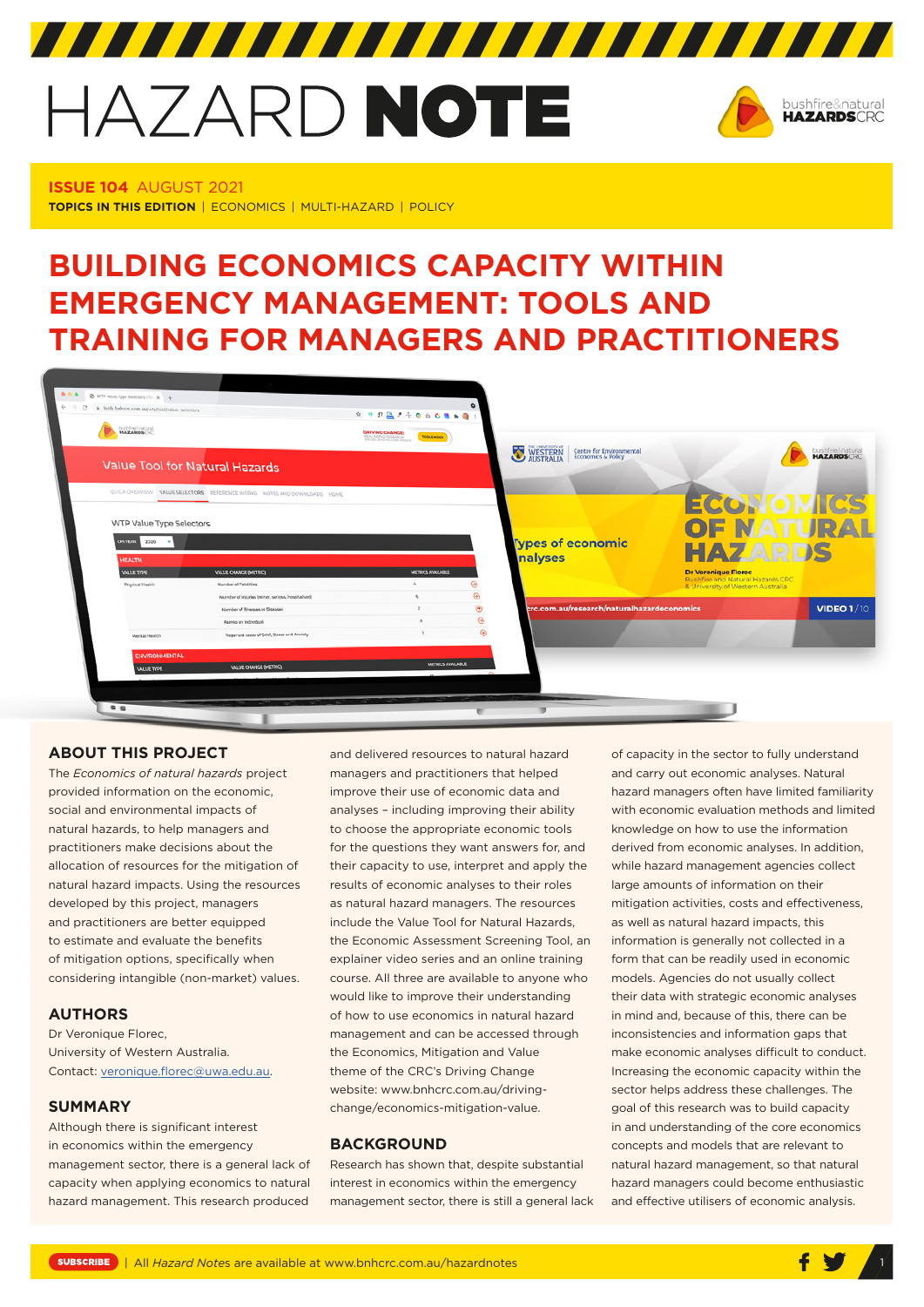

| Home<br>Insert                   | Draw<br>Formulas<br>Page Layout                                                                     | east-signed.xlsm - Read-Only<br>View Acrobat $\bigcirc$ Tell me<br>Data<br>Review                                         |                                                                                                                                                                                                                                                                                                                                                                                                | Q<br>క<br>Comments           |                              |
|----------------------------------|-----------------------------------------------------------------------------------------------------|---------------------------------------------------------------------------------------------------------------------------|------------------------------------------------------------------------------------------------------------------------------------------------------------------------------------------------------------------------------------------------------------------------------------------------------------------------------------------------------------------------------------------------|------------------------------|------------------------------|
|                                  | $\nu$ A <sup><math>n</math></sup><br>$\sim$                                                         | $\Xi \equiv \equiv \mathcal{B}$                                                                                           | <b><i>L</i></b> Share<br>Conditional Formatting<br>Insert v                                                                                                                                                                                                                                                                                                                                    |                              |                              |
| Ĥ<br>O<br>Paste                  | <b>B</b> <i>I</i> U v   $\exists$ v  <br>0.44                                                       | 三三三国<br>$5 \times %$ 9 $\frac{63}{10}$<br>$\overline{12}$ $\overline{12}$ $\overline{12}$ $\overline{12}$ $\overline{12}$ | $\textcircled{\scriptsize{4}}$<br>Format as Table v<br>图<br>Delete<br>Editing<br>Analyse<br>Sensitivity                                                                                                                                                                                                                                                                                        | وأني<br>Create and Share     |                              |
| ₫<br>÷<br>P9<br>$\times$         | $\checkmark$ fx                                                                                     |                                                                                                                           | Cell Styles v<br>Format<br>Data                                                                                                                                                                                                                                                                                                                                                                | Adobe PDF                    |                              |
| $\mathbf{R}$<br>A                |                                                                                                     | $\mathsf{C}$                                                                                                              | D<br>$\overline{\nu}$<br>${\mathbb G}$<br>E<br>Н                                                                                                                                                                                                                                                                                                                                               | $\mathbf{J}$<br>л.           |                              |
| 1                                |                                                                                                     |                                                                                                                           |                                                                                                                                                                                                                                                                                                                                                                                                |                              |                              |
|                                  |                                                                                                     | <b>ECONOMIC ANALYSIS SCREENING TOOL</b>                                                                                   | bushfire♮<br><b>HAZARDSCRC</b>                                                                                                                                                                                                                                                                                                                                                                 |                              |                              |
|                                  |                                                                                                     |                                                                                                                           |                                                                                                                                                                                                                                                                                                                                                                                                |                              |                              |
| 8<br>$9$                         | Copyright @ 2020, Bushfire and Natural Hazards CRC                                                  |                                                                                                                           |                                                                                                                                                                                                                                                                                                                                                                                                |                              |                              |
| $10$<br>$11\,$                   | Version: 2021-15 (26 February 2021)<br>Developer: Veronique Florec, University of Western Australia |                                                                                                                           | <b>START</b>                                                                                                                                                                                                                                                                                                                                                                                   |                              |                              |
| $12 \quad$<br>13                 | <b>BNHCRC project "Economics of natural hazards"</b>                                                |                                                                                                                           |                                                                                                                                                                                                                                                                                                                                                                                                |                              |                              |
| 14                               |                                                                                                     |                                                                                                                           |                                                                                                                                                                                                                                                                                                                                                                                                |                              |                              |
| $15$                             |                                                                                                     |                                                                                                                           | Our project aims to provide information on the economic, social and environmental impacts of natural hazards, in order to help hazard managers in their decision making. The purpose of our                                                                                                                                                                                                    |                              |                              |
|                                  |                                                                                                     |                                                                                                                           | research is to help emergency service and land management agencies better prioritise their investments in mitigation. Using economic tools and expertise, we assess the impacts of hazard<br>mitigation on tangible and intangible (non-market) values, in order to shed light on the real (total) costs and benefits of natural hazards and help agencies better allocate their resources for |                              |                              |
| 16<br>$18\,$                     | mitigation.                                                                                         |                                                                                                                           |                                                                                                                                                                                                                                                                                                                                                                                                |                              |                              |
| 19<br>20                         | To find out more about our project, click on the button                                             | <b>BNHCRC</b> project website                                                                                             | or contact<br>veronique.florec@uwa.edu.au                                                                                                                                                                                                                                                                                                                                                      |                              |                              |
| 21<br>22                         |                                                                                                     |                                                                                                                           |                                                                                                                                                                                                                                                                                                                                                                                                |                              |                              |
| 23                               |                                                                                                     |                                                                                                                           |                                                                                                                                                                                                                                                                                                                                                                                                |                              |                              |
| 24                               |                                                                                                     |                                                                                                                           | The Economic Analysis Screening Tool for decision making in natural hazards management                                                                                                                                                                                                                                                                                                         |                              |                              |
| 25                               |                                                                                                     |                                                                                                                           | This tool is intended to help natural hazard managers with the prioritisation of mitigation options and the efficient allocation of resources. The Economic Analysis Screening Tool provides natural                                                                                                                                                                                           |                              | Left: THE ECONOMIC           |
| 26                               |                                                                                                     | hazard managers with an overview of the value for money they can get from investing in different mitigation options.      |                                                                                                                                                                                                                                                                                                                                                                                                |                              | ANALYSIS SCREENING TOOL      |
| 27                               |                                                                                                     |                                                                                                                           | The tool is to be used in the context of decision making for natural hazard mitigation. It uses the information already available in the manager's organisation (e.g. existing risk analyses).                                                                                                                                                                                                 |                              | <b>Below: THE VALUE TOOL</b> |
| 28<br>29                         | The tool has the following key purposes:                                                            |                                                                                                                           |                                                                                                                                                                                                                                                                                                                                                                                                |                              | FOR NATURAL HAZARDS.         |
|                                  | - Identify the options that are most worth developing business cases for                            |                                                                                                                           |                                                                                                                                                                                                                                                                                                                                                                                                |                              |                              |
|                                  | - Identify and prioritise th<br>decisions and the confidi                                           | ⊛<br>WTP Value Type Selectors   To: X                                                                                     | $\overline{+}$                                                                                                                                                                                                                                                                                                                                                                                 |                              | ۰                            |
|                                  | - Help clarifying the count<br>$\leftarrow$<br>$\rightarrow$<br>- Help managers develop             | e<br># bnhcrc.com.au                                                                                                      |                                                                                                                                                                                                                                                                                                                                                                                                |                              |                              |
| 30<br>31                         | - Determine the importan                                                                            | ushfire8natural                                                                                                           |                                                                                                                                                                                                                                                                                                                                                                                                | <b>DRIVING CHANGE:</b>       |                              |
| 32<br>33                         | <b>Disclaimer</b>                                                                                   | <b>HAZARDSORC</b>                                                                                                         |                                                                                                                                                                                                                                                                                                                                                                                                | DRIVEN BY END-USER NEEDS     | <b>TOOLS INDEX</b>           |
| <b>Q</b> Cover<br>4 <sub>b</sub> | $\begin{array}{c} + \end{array}$                                                                    |                                                                                                                           |                                                                                                                                                                                                                                                                                                                                                                                                |                              |                              |
| Ready                            |                                                                                                     |                                                                                                                           | <b>Value Tool for Natural Hazards</b>                                                                                                                                                                                                                                                                                                                                                          |                              |                              |
|                                  |                                                                                                     |                                                                                                                           |                                                                                                                                                                                                                                                                                                                                                                                                |                              |                              |
|                                  |                                                                                                     |                                                                                                                           |                                                                                                                                                                                                                                                                                                                                                                                                |                              |                              |
|                                  |                                                                                                     |                                                                                                                           |                                                                                                                                                                                                                                                                                                                                                                                                |                              |                              |
|                                  |                                                                                                     |                                                                                                                           | QUICK OVERVIEW VALUE SELECTORS REFERENCE WORKS NOTES AND DOWNLOADS HOME                                                                                                                                                                                                                                                                                                                        |                              |                              |
|                                  |                                                                                                     |                                                                                                                           |                                                                                                                                                                                                                                                                                                                                                                                                |                              |                              |
|                                  |                                                                                                     | <b>WTP Value Type Selectors</b>                                                                                           |                                                                                                                                                                                                                                                                                                                                                                                                |                              |                              |
|                                  |                                                                                                     | <b>CPI YEAR</b><br>2020<br>٧                                                                                              |                                                                                                                                                                                                                                                                                                                                                                                                |                              |                              |
|                                  |                                                                                                     |                                                                                                                           |                                                                                                                                                                                                                                                                                                                                                                                                |                              |                              |
|                                  |                                                                                                     | <b>IFALTH</b>                                                                                                             |                                                                                                                                                                                                                                                                                                                                                                                                |                              |                              |
|                                  |                                                                                                     | VALUE TYPE                                                                                                                | <b>VALUE CHANGE (METRIC)</b>                                                                                                                                                                                                                                                                                                                                                                   | <b>METRICS AVAILABLE</b>     |                              |
|                                  |                                                                                                     | Physical Health                                                                                                           | Number of Fatalities                                                                                                                                                                                                                                                                                                                                                                           | 4                            | ⊛                            |
|                                  |                                                                                                     |                                                                                                                           | Number of Injuries (minor, serious, hospitalised)                                                                                                                                                                                                                                                                                                                                              | 6                            | $\odot$                      |
|                                  |                                                                                                     |                                                                                                                           | Number of Illnesses or Diseases                                                                                                                                                                                                                                                                                                                                                                | $\overline{z}$               | ⊛                            |
|                                  |                                                                                                     |                                                                                                                           | Pain to an Individual                                                                                                                                                                                                                                                                                                                                                                          | з                            | ⊛                            |
|                                  |                                                                                                     | Mental Health                                                                                                             | Reported cases of Grief, Stress and Anxiety                                                                                                                                                                                                                                                                                                                                                    | 1                            | ⊛                            |
|                                  |                                                                                                     | <b>ENVIRONMENTAL</b>                                                                                                      |                                                                                                                                                                                                                                                                                                                                                                                                |                              |                              |
|                                  |                                                                                                     | VALUE TYPE                                                                                                                | <b>VALUE CHANGE (METRIC)</b>                                                                                                                                                                                                                                                                                                                                                                   | <b>METRICS AVAILABLE</b>     |                              |
|                                  |                                                                                                     | Ecosystems                                                                                                                | Number of flora and fauna Species                                                                                                                                                                                                                                                                                                                                                              | 13                           | $\odot$                      |
|                                  |                                                                                                     |                                                                                                                           | Number of identified endangered Species                                                                                                                                                                                                                                                                                                                                                        | s                            | $\odot$                      |
|                                  |                                                                                                     |                                                                                                                           | Status of identified endangered Species                                                                                                                                                                                                                                                                                                                                                        | $^{\rm a}$                   | $\odot$                      |
|                                  |                                                                                                     |                                                                                                                           | Change in status of ecosystem function                                                                                                                                                                                                                                                                                                                                                         | $\overline{2}$               | ◉                            |
|                                  |                                                                                                     |                                                                                                                           | Coverage of Native vegetation                                                                                                                                                                                                                                                                                                                                                                  | 13                           | ⊛                            |
|                                  |                                                                                                     |                                                                                                                           | Status of threatened Ecosystems                                                                                                                                                                                                                                                                                                                                                                | 1                            | ⊛                            |
|                                  |                                                                                                     |                                                                                                                           | Carbon storage in vegetation and soils                                                                                                                                                                                                                                                                                                                                                         | 1                            | ⊛                            |
|                                  |                                                                                                     | Water Quality                                                                                                             | Coverage of Riparian Vegetation                                                                                                                                                                                                                                                                                                                                                                | ı                            | ⊛                            |
|                                  |                                                                                                     |                                                                                                                           | Waterway Condition                                                                                                                                                                                                                                                                                                                                                                             | 1                            | ⊛                            |
|                                  |                                                                                                     |                                                                                                                           |                                                                                                                                                                                                                                                                                                                                                                                                |                              |                              |
|                                  |                                                                                                     | <b>SOCIAL</b>                                                                                                             |                                                                                                                                                                                                                                                                                                                                                                                                |                              |                              |
|                                  |                                                                                                     | <b>VALUE TYPE</b>                                                                                                         | <b>VALUE CHANGE (METRIC)</b>                                                                                                                                                                                                                                                                                                                                                                   | <b>METRICS AVAILABLE</b>     |                              |
|                                  |                                                                                                     | Recreation                                                                                                                | Recreation activity within the area                                                                                                                                                                                                                                                                                                                                                            | $^{\circ}$                   | $\odot$                      |
|                                  |                                                                                                     | Amenity                                                                                                                   | Scenic amenity in the area                                                                                                                                                                                                                                                                                                                                                                     | 3                            | $\odot$                      |
|                                  |                                                                                                     | Safety<br>Cultural Heritage                                                                                               | Perceived safety of dwelling location or construction<br>Indigenous heritage significance                                                                                                                                                                                                                                                                                                      | $\overline{\mathbf{3}}$<br>1 | ⊛<br>$\odot$                 |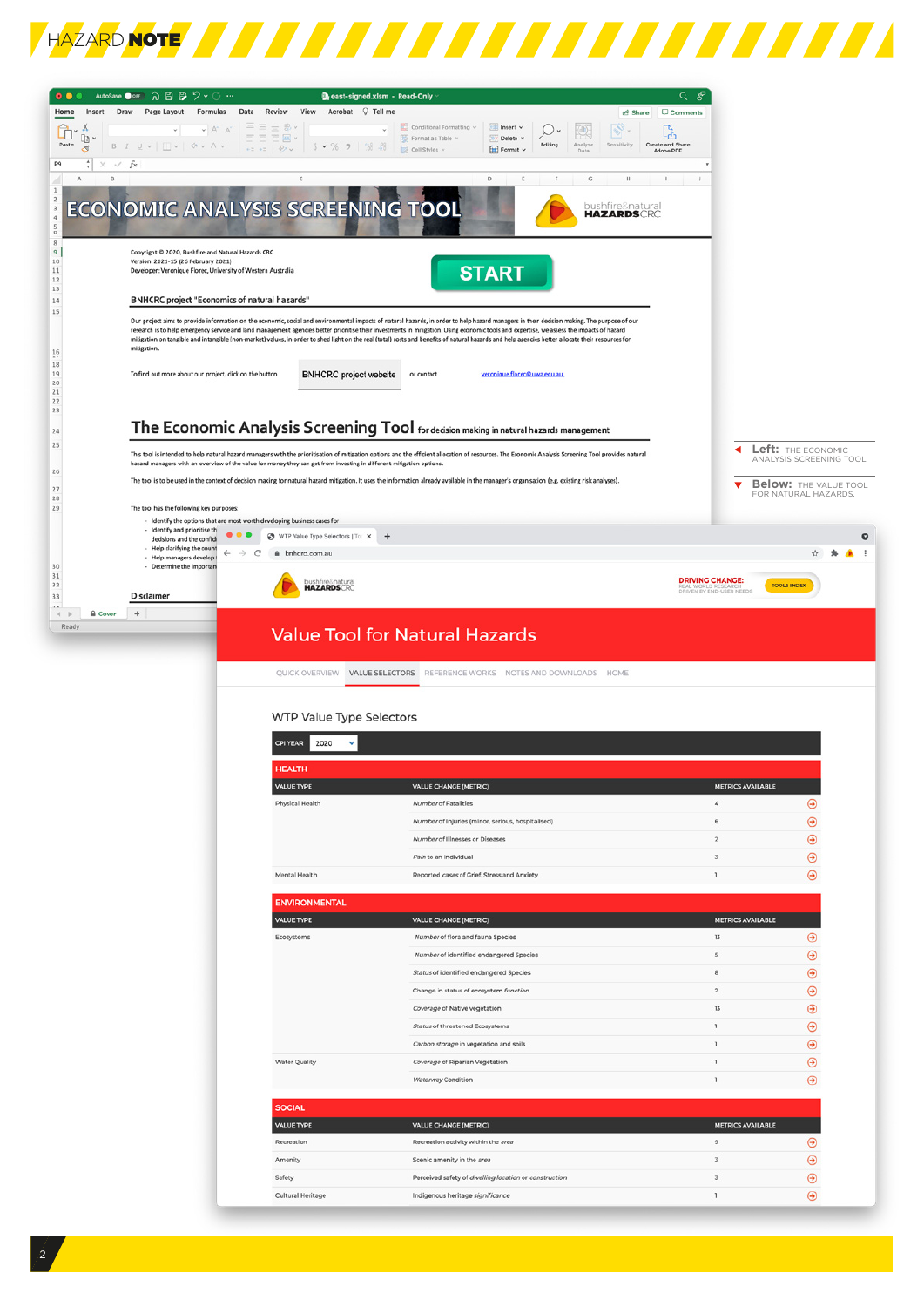

# **BUSHFIRE AND NATURAL HAZARDS CRC RESEARCH AND RESOURCES**

Researchers have produced four resources that increase economic capacity within the emergency management sector, accessible to anyone interested through the Economics, Mitigation and Value theme of the CRC's Driving Change website: [www.bnhcrc.com.au/driving](http://www.bnhcrc.com.au/driving-change/economics-mitigation-value)[change/economics-mitigation-value](http://www.bnhcrc.com.au/driving-change/economics-mitigation-value).

#### **1) Value Tool for Natural Hazards**

The Value Tool for Natural Hazards is a searchable online database of the bestavailable intangible economic values associated with the impacts of natural hazards, such as health, environmental and social values. The values are designed to be incorporated into other economic analysis tools, such as the Economic Analysis Screening Tool (see below) and should be used in accordance with the guidelines provided. It incorporates annual Consumer Price Index increases to the values, allowing users to use values corrected to the relevant date.

The Value Tool is now being used by natural hazard managers across the emergency management sector, many of whom learned to use it through the training course mentioned below – including managers from the Department of Planning, Lands and Heritage (Western Australia), the Department for Environment and Water (South Australia), the Department of Fire and Emergency Services (Western Australia), and Geoscience Australia. This increased awareness and acceptance of intangible values and their importance has led to a clearer understanding of the trade-offs between tangible and intangible impacts, helping hazard managers make more informed and comprehensive decisions about different mitigation options.

#### **2) Economic Analysis Screening Tool**

The Economic Analysis Screening Tool – previously known as the Quick Economic Analysis Tool – performs economic analyses and evaluates the tangible and intangible costs and benefits of mitigation options for any natural hazard. It is a companion tool to the Value Tool, enabling managers and practitioners to evaluate and prioritise the treatment options that are likely to provide the best value for money. With the Economic Analysis Screening Tool, managers and practitioners can:

• conduct economic analyses in weeks rather than months or years

- understand the data requirements for benefit-cost analyses and how it all fits together
- identify the options that are most worth developing business cases for
- identify and prioritise the type and quantity of information that is needed to improve decisions and the confidence in those decisions
- understand the calculations and assumptions behind a benefit-cost analysis
- clarify the counterfactual (business as usual or another baseline)
- determine the importance of intangible values for different decisions.

The Economic Analysis Screening Tool was used to conduct a case study of bushfire management through prescribed burning in south west Western Australia. The results of this case study were compared with the results of a recent in-depth economic analysis of prescribed burning in the same area. Researchers found that, despite a few differences, the results from the Economic Analysis Screening Tool were comparable to those from the in-depth analysis and provided enough information to understand the value for money that each prescribed burning strategy generates. The findings from this case study were published in a peer-reviewed article in the *Australian Journal of Emergency Management*  (see Further Reading, page 4). The Economic Analysis Screening Tool and its guidelines are available for download from [Economics, Mitigation and Value theme](https://www.bnhcrc.com.au/driving-change/economics-mitigation-value) of the CRC's Driving Change website.

# **3) Explainer video series on the economics of natural hazards**

Researchers created an explainer video series that guides natural hazard managers and practitioners through easy-to-understand explanations of the key economics concepts relevant to natural hazard management. The series teaches managers the different economic analyses available and the data requirements for each. Using drawings and simple examples, researchers explain how to use economic analyses to assess the value for money of different mitigation options, what information is needed to conduct an economic analysis, and how to interpret the results.

Researchers received very positive feedback from managers on the explainer series. Viewers have particularly enjoyed the graphics that are used for the explanations (as opposed to presentation slides).

Those who have watched all 10 videos in the series have reported improvements in their ability to frame decision-making problems appropriately and choose the right economic tools to define and compare mitigation options. The full series is available via the CRC's website: [www.bnhcrc.com.au/hazchan-playlists/](www.bnhcrc.com.au/hazchan-playlists/economics-natural-hazards-video-course) [economics-natural-hazards-video-course](www.bnhcrc.com.au/hazchan-playlists/economics-natural-hazards-video-course).

#### **4) Economics of natural hazards online training course**

Researchers developed and delivered an online training course in 2021 on how to use economics in natural hazards management, using the Economic Analysis Screening Tool as the primary training tool. Participants were guided through different exercises about data requirements; how to calculate, interpret and use net present values; benefit-cost ratios and the internal rate of return; and how to perform, read and use a sensitivity analysis. Researchers modified the Economic Analysis Screening Tool slightly so it could be used as a training tool to explain, step-by-step, how to conduct a benefit-cost analysis and interpret the results. The course received excellent feedback.

Researchers recorded and edited all sessions of the course. A video compilation of the course highlights will be made available on the CRC's Hazard Channel. This video will ensure that people who were unable to attend the course are still able to benefit from the training. The recorded video and supplementary material will be available [here.](https://www.bnhcrc.com.au/events/2021-economics-natural-hazards)

# **HOW IS THE RESEARCH BEING USED?**

These four resources are helping build economics capacity within the emergency management sector. The online training course alone trained four groups of natural hazard managers and practitioners, totalling nearly 50 people, all of whom now have a much better understanding of the data requirements for economic analyses, as well as how to estimate the benefits of mitigation options, interpret the results of a benefit-cost analysis, conduct a one-ata-time sensitivity analysis, and apply the information obtained. Upon completion of the course, participants reported that they felt empowered and better equipped to conduct economic analyses, seeing possibilities for better mitigation of natural hazards using the knowledge they gained.

Ultimately, using the freely available resources has significant potential to create a shift in thinking within emergency